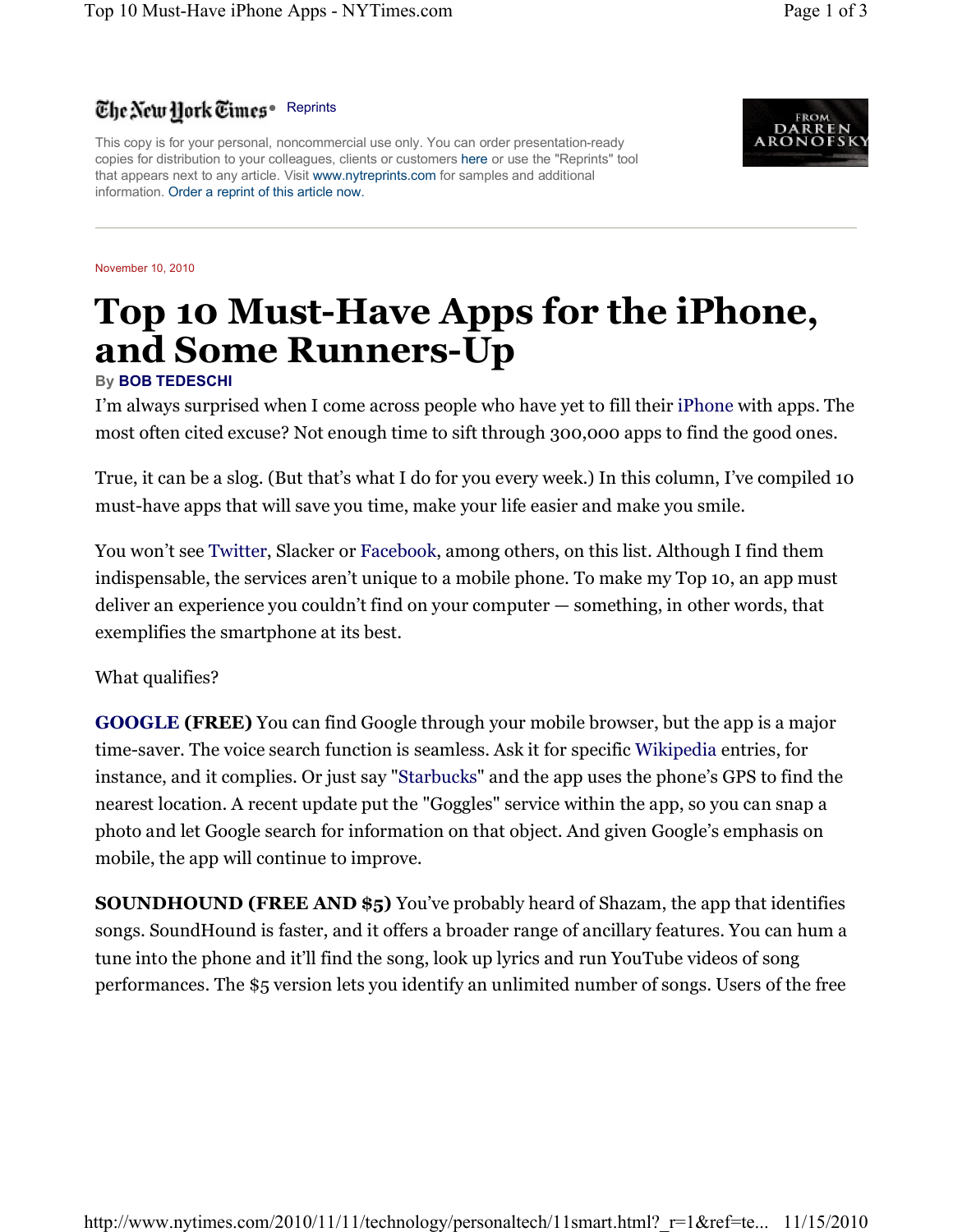version get five tags monthly.

**HIPSTAMATIC (\$2)** Scores of photography titles are in the App Store. Many are terrific, but not one matches Hipstamatic's blend of simplicity, serendipity and art. At heart, the app is a filter that will unpredictably saturate, blur or discolor your images, among other things. The results are always surprising and often stunning. Add packs of lenses and film effects for \$1 apiece.

**EVERNOTE (FREE)** The company advertises this as a personal digital assistant, and it's an apt description. Evernote is a traveling notepad that synchronizes with desktop and browser software (also free). Use your iPhone to copy an image, take a photo, record a voice memo or jot down a note, and it appears on your computer (and vice versa). It also recognizes your written text, within limits. The free version stores a fair amount of information, but for \$45 a year, you needn't sweat the data limits.

**ANGRY BIRDS (\$1)** A runaway favorite among the iPhone crowd, the app tests your ability to break down the barricades that protect green pigs. The weapon: flightless birds, launched by catapult. No wonder they're angry. The game is easy to learn, yet challenging to play, with witty touches throughout. You can try a limited free version, but if you do, good luck resisting the paid version, with more than 800 possible scenes.

**URBANSPOON (FREE)** Not sure what to eat, or where? Spin Urbanspoon's slot machine and it will dial up a suggestion. You can also select certain attributes  $-$  Japanese food, for instance, or inexpensive food  $-$  and local eateries appear. The app includes user reviews and contact information, and you can press a button for a map and directions.

**STAR WALK (\$3)** Point your phone toward the heavens and this app identifies all you see  $\alpha$  constellations, planets, individual stars  $-\alpha$  in brilliant clarity. If you pivot in another direction, the app follows. It's an astonishing app that's great to pull out during dinner parties, beach walks or sleepless nights in bed. You needn't have a clear view of the sky to experience the starry night.

**FIREFOX HOME (FREE)** In the same vein as Evernote, Firefox Home is a way to synchronize your desktop and mobile lives. Once you load the app and register, Firefox Home will show your browsing history and bookmarks. If you're reading an important document